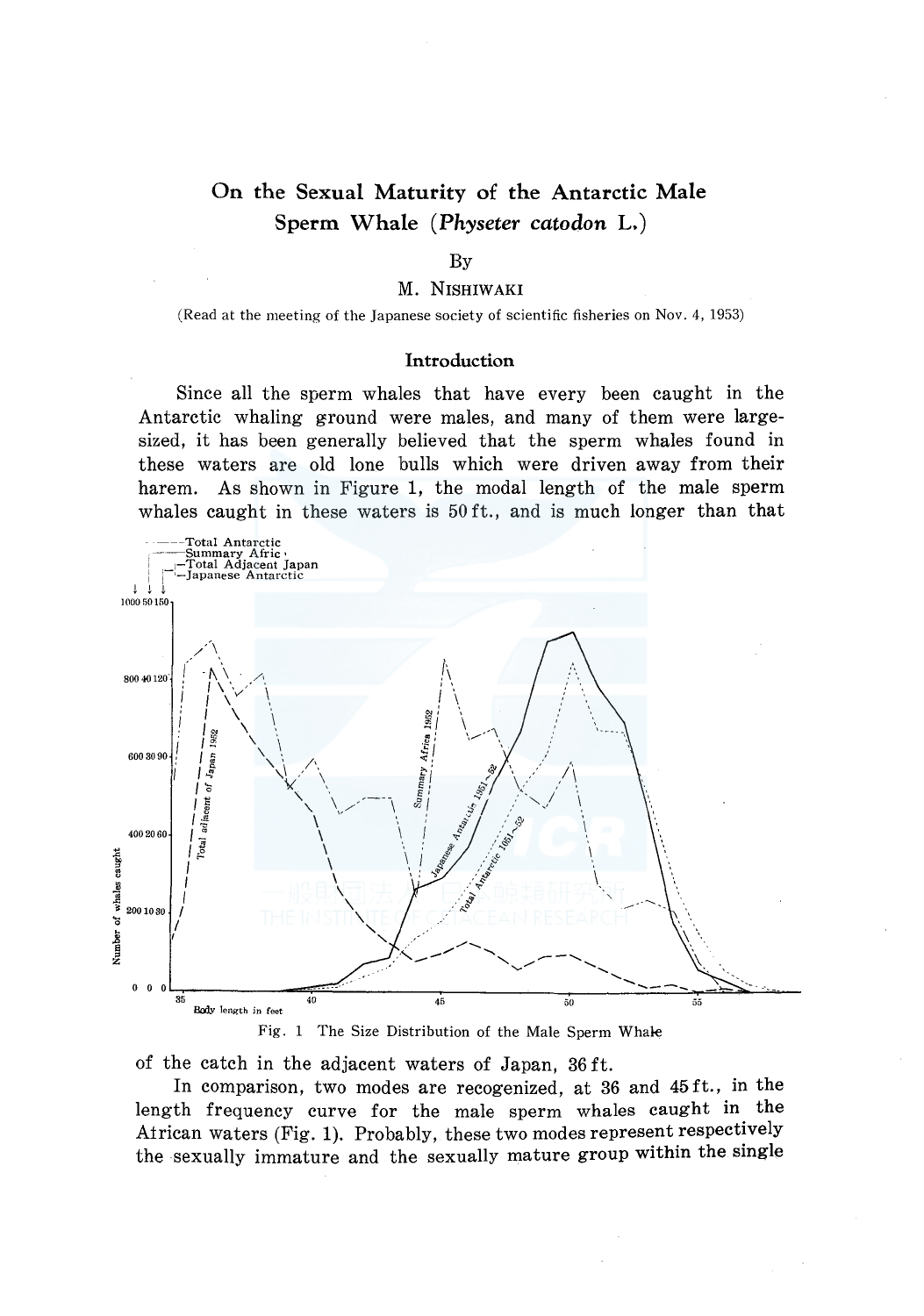#### 144 M. NISHIW AKI

population of male sperm whales, from which the catch was drawn. Since these two modes coincide considerably with the aforementioned modes for the male sperm whale catches in the Antarctic and the Japanese waters, one may be inclined to postulate that male sperm whales in the latter two regions belong to a single population, the Antarctic catch representing the sexually mature group and the Japanese catch, the immature group.

Recent studies, however, have revealed that sexually mature male sperm whales are found in the adjacent waters of Japan, as well as sexually immature males. In addition, preliminary investigation indicated that some of the male sperm whales caught in the Antarctic whaling ground gave relatively small testis weight, and were probably sexually immature. For the purpose of ascertaining this point, the present study was undertaken, in which were studied 961 sperm whales-all were males-caught by the Tonan Maru Fleet of the Nippon Suisan Co., Ltd., the Nisshin Maru Fleet of the Taiyo Fishing Co., Ltd. and the Baikal Maru Fleet of the Kyokuyo Whaling Co., Ltd. in the Antarctic season 1951-52.

I would like to express my sincere thanks to the above mentioned three whaling companies and to the government inspectors and biologists named below, for their immense cooperation in collecting the material and data for this study.

Government Instructor: Mr. H. Sakiura, Mr. Y. Teraoka,

Mr. Y. Nozawa, Mr. **R.** Ohyama and Mr. H. Kawamura.

Government Biologist: Mr. Z. Kakuwa, Mr. T. Kawakami and Mr. K. Iguchi.

My thanks are also due to Mrs. S. Nogami who rendered much assistance in the preparation of histological preparats.

## **Material and Method**

The material for this study are the aforementioned 961 male sperm whales caught during the Antarctic season 1951-52. Histological examination was made on pairs of testes of those 164 males whose body lengths were under 40 ft. or whose smaller testis weighed less than 4.0 kg. From the depth of about 1 cm. of the middle part of such testes, a small sample piece (about 1 cm. cube) was cut out after the testes were weighed on board. These pieces were immediately fixed in the alcohol-formalin mixture (9 parts of 60% alcohol and **1** part of 10% formalin).

Fixed sample pieces were transported to the laboratory, where they were cut into sections in the paraffin method, double-stained with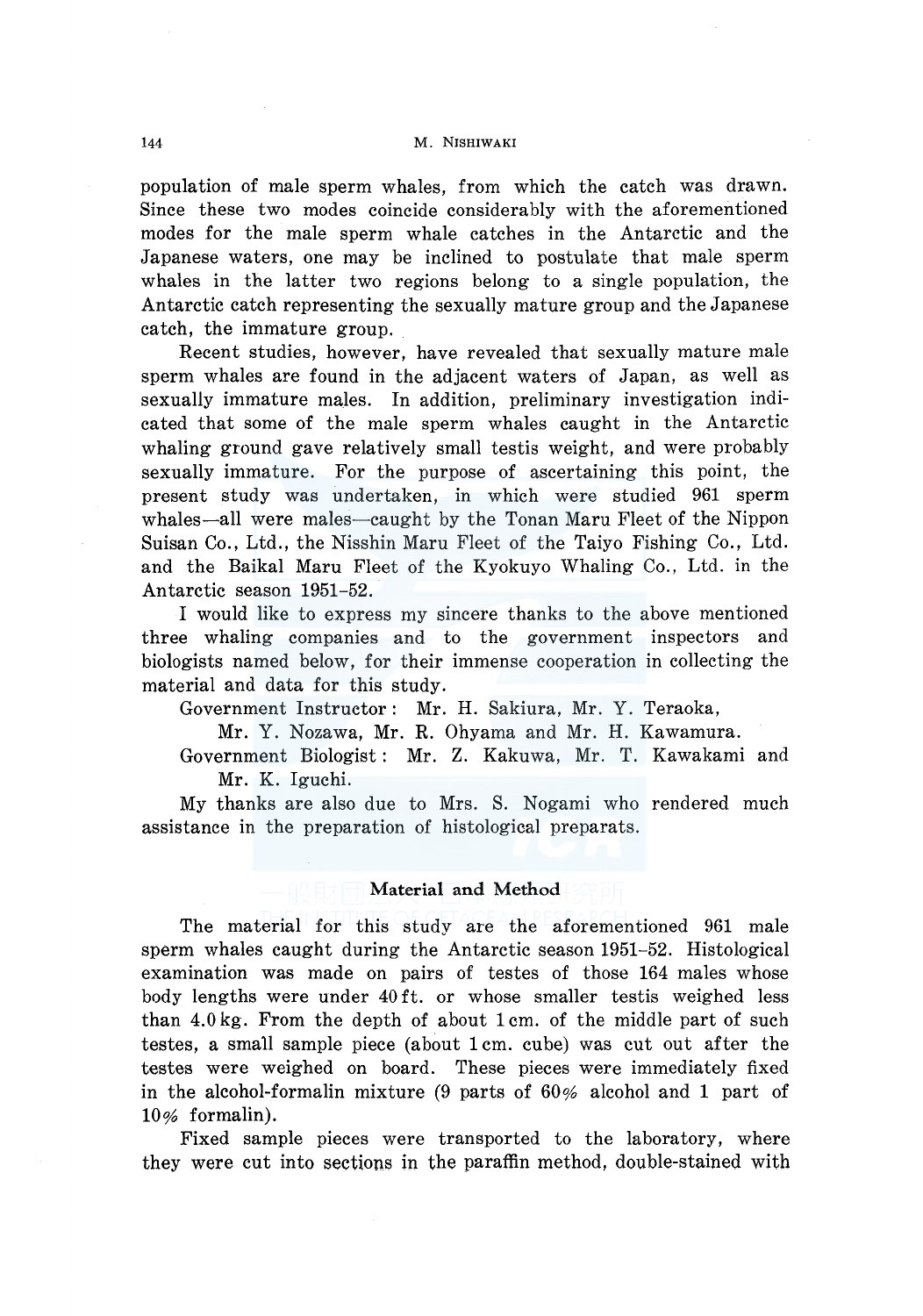

On the Sexual Maturity of the Antarctic Male Sperm Whale

Fig. 2 The Weight of Examined Testes against the Body Length of Whales.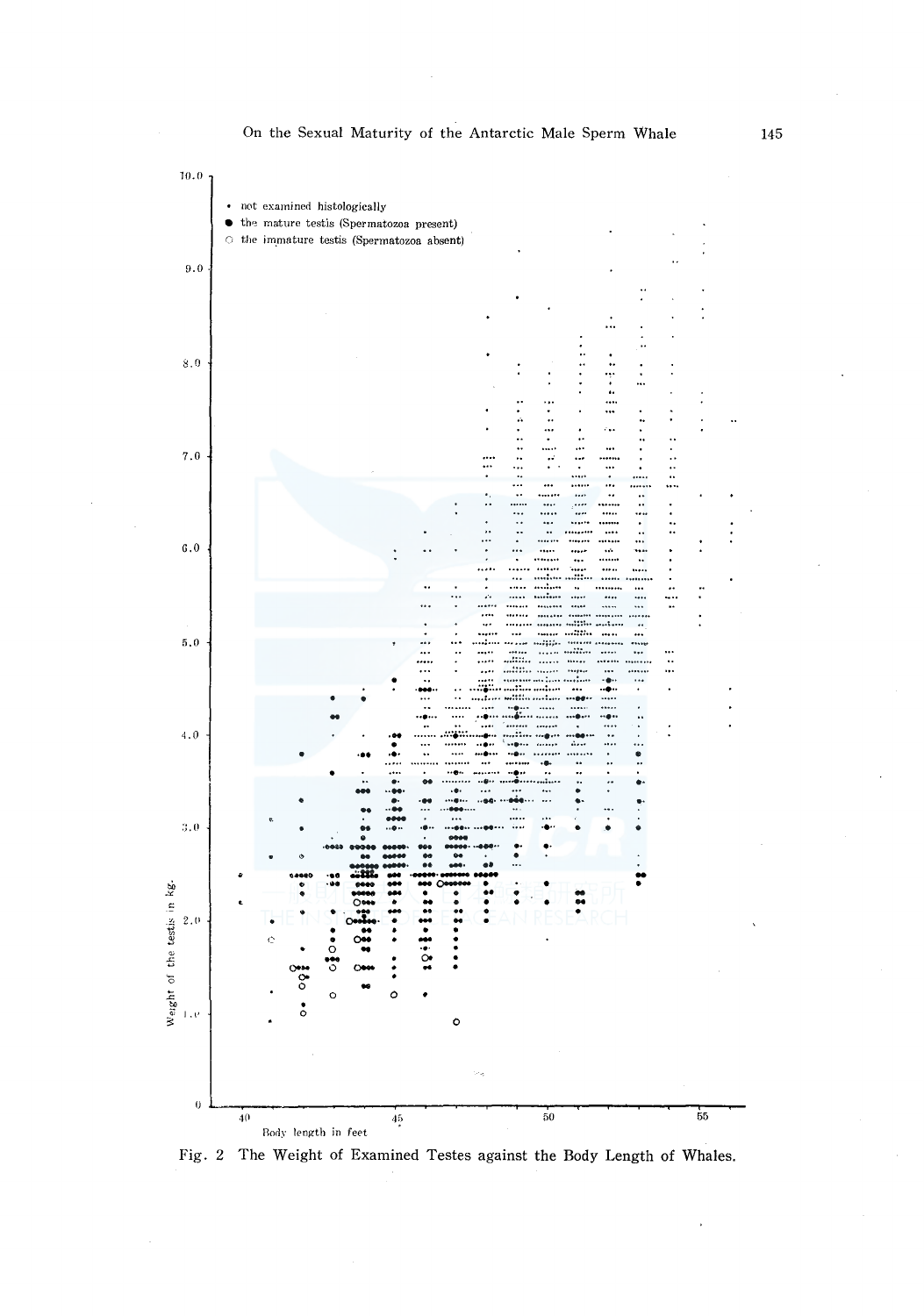haematoxylin and eosin, and subjected to microscopic examination.

Careful observation was made to determine whether spermatozoa were present or not.

| Fleet        | Whales<br>caught<br>(Number) | Whales whose testes were examined |              |  |
|--------------|------------------------------|-----------------------------------|--------------|--|
|              |                              | (Number)                          | (Percentage) |  |
| Tonan-maru   | 362                          | 37                                |              |  |
| Nisshin-maru | 377                          | 73                                |              |  |
| Baikal maru  | 222                          | 54                                |              |  |
| Total        | 961                          | 164                               | 17.1%        |  |

Table I. Number of the whales caught and those whose testes were examined histologically, by fleets.

## Testis Weight at Spermatozoa Formation

Based on the result of the microscopic examination, those testes in which spermatozoa were found are classified as mature and those in which no spermatozoa were detected are classified as immature, irrespective of the presence of well developed spermatocytes.

In Figure 2 is plotted the weight of histologically examined testes

against the length of whales, tion is mature testes. and discriminamade between and immature

In Figure 3 is shown the percentage that mature testes occurred for each 0.1 kg. testis-weight class. The graph indicates that 75% of the testes were mature at the weight of 1.5kg. I regard this figure as the average testis weight of the male sperm whale of the Antarctic waters at the attainment of sexual maturity.



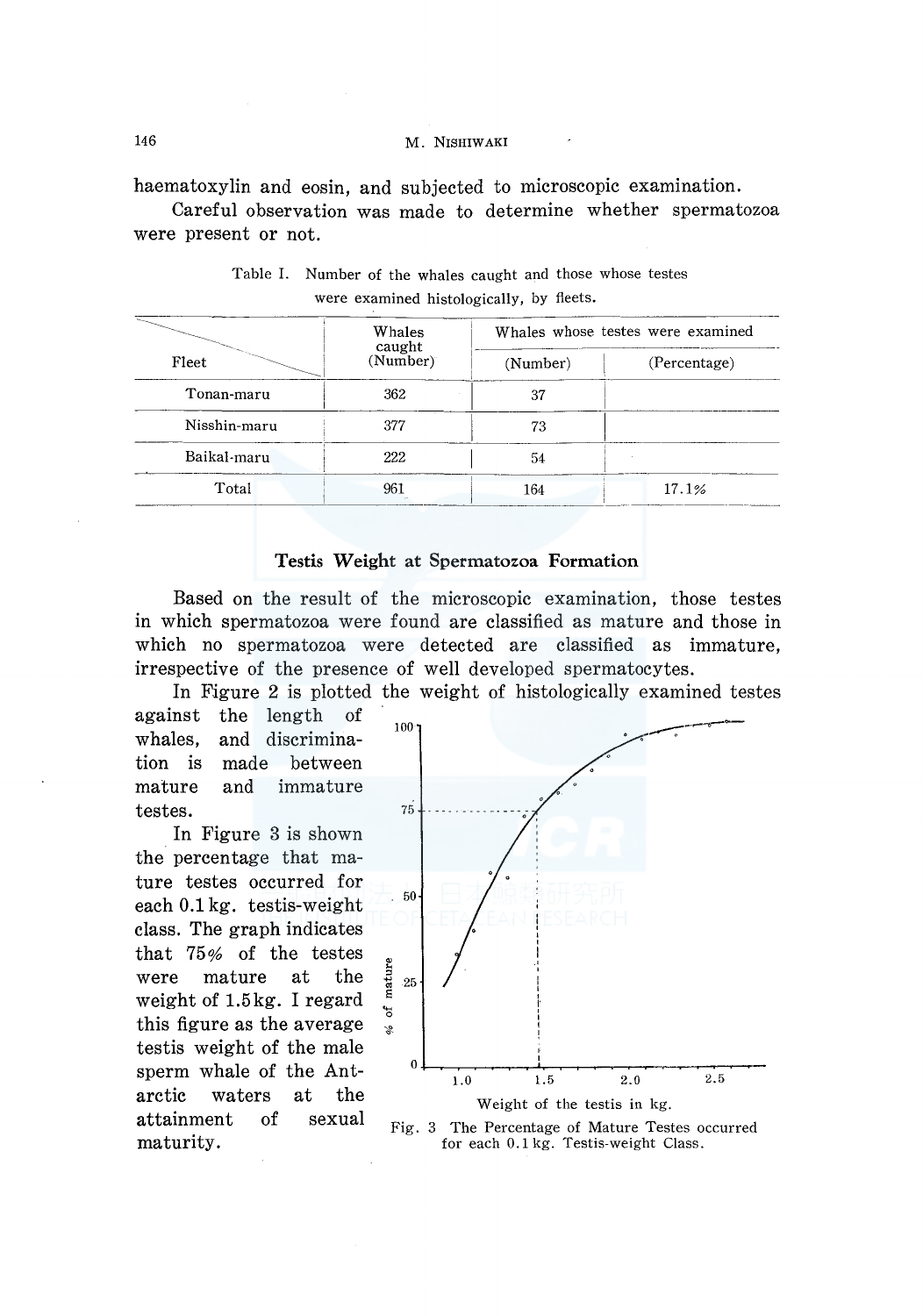## Comparison of the Weights of the Right and the Left Testis

In the whalebone whale species, such tendency is not known that the testis on a definite side of the body is heavier than that on the other side ; in other words, the right testis is heavier in as many individuals as the left testis. Accordingly, the testes weight-right and left testis combined at the attainment of sexual maturity is reasonably estimated in these whales as twice of the testis weight at spermatozoa formation, which is determined by the method indicated in Figure 3. From the testes weight at sexual maturity thus estimated and the length-testes weight relationship, the length at sexual maturity can be determined.

In the sperm whale, however, the left testis is heavier than the right one in the majority of the cases, as indicated in Table 2. This

| Name of<br>fleet | Left testis<br>heavier | Both testes<br>equal in<br>weight | Right testis<br>heavier | Uuknown<br>because<br>single lost | Total          |
|------------------|------------------------|-----------------------------------|-------------------------|-----------------------------------|----------------|
| Tonan-maru       | 212                    | 27                                | 122                     |                                   | 362            |
| Nissin-maru      | 220                    | 55                                | 100                     |                                   | 377            |
| Baikal-maru      | 110                    | 21                                | 64                      | 27                                | 222            |
| Total            | 542<br>56.4%           | 103<br>10.7%                      | 286<br>29.8%            | 30<br>3.1%                        | 961<br>$100\%$ |

Table 2. Number of the male sperm whale caught in the Antarctic season 1951-52 as classified according to the relative weight of the right and left testis.

tendency, probably related with the bilateral asymmetry which is seen in the blow hole and other organs of this species, preclude us from accepting twice of the testis weight at spermatozoa formation (1.5 kg.) as the testes weight at sexual maturity.

## Body Length at Sexual Maturity

For the reason mentioned in the preceding section, the length of the sperm whale at sexual maturity was estimated in the following way.

Based on the abovementioned result, testes weighing 1.5 kg. or more are considered as mature, and the percentage of the testes weighing 1.5 kg. or more is calculated for each length class of the whale. The result is represented by the broken curve in Figure 4.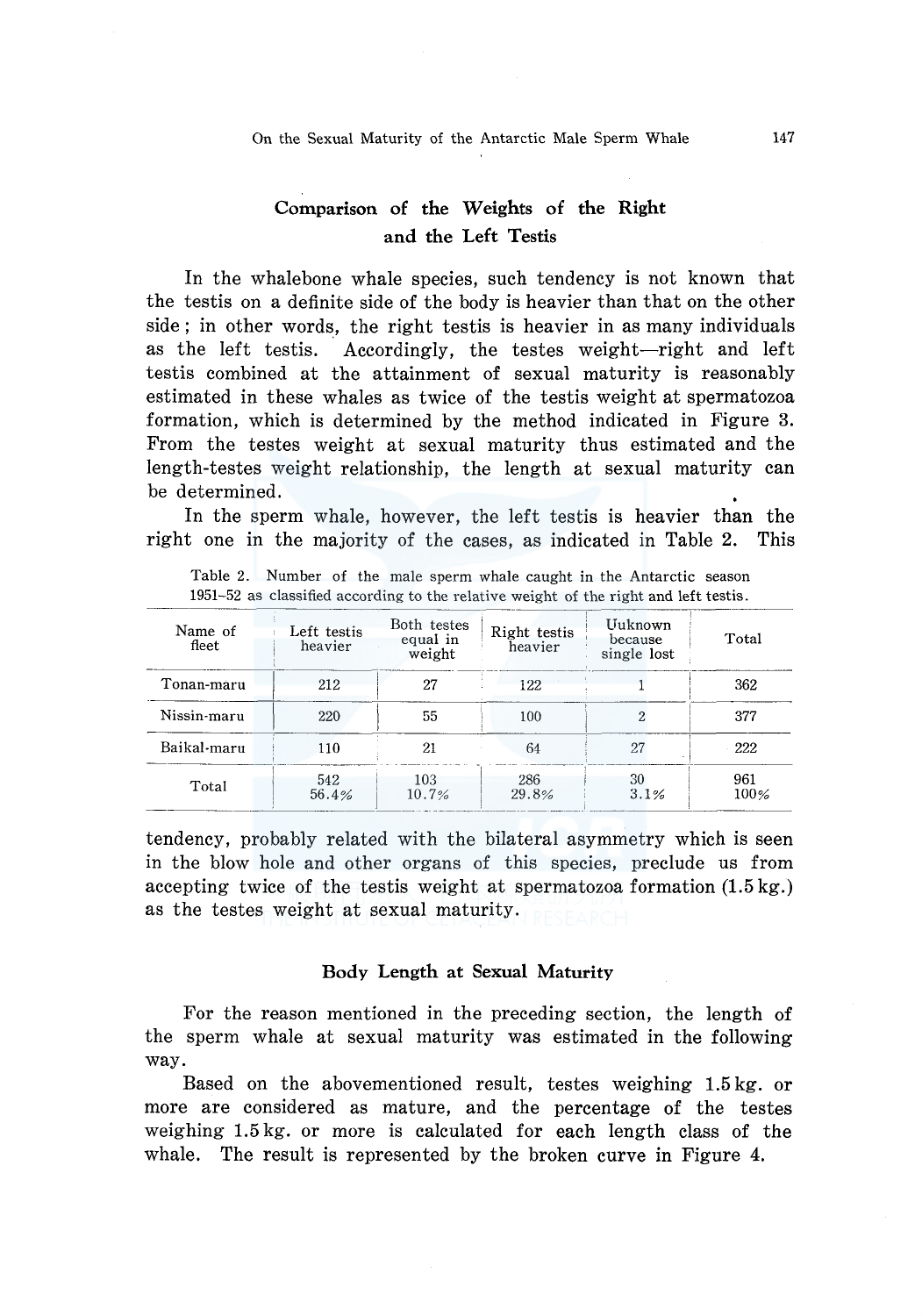As another approach, the percentage of the testes containing spermatozoa is calculated similarly, and the result is shown in Figure 4





as the solid curve.

In either curve of Figure 4, the body length at which  $75\%$  of the testes are mature is  $41-$ 42 ft.

## Conclusion

From the foregoing evidences and discussions. it is estimated that, in the male sperm whale of the Antarctic waters, the testis matures, (i.e. spermatozoa are formed) at the average weight of  $1.5 \,\mathrm{kg}$ . and the body length at sexual maturity is 41 ft.

The abovementioned body length is greater than the body length at which the male sperm whale of the adjacent waters of Japan attain sexual maturity, which is certainly below 38ft. and probably between 35 and 37 ft. It may be then that the body length of the male sperm whale at sexual maturity differs in the northern and the southern hemishpere, as is the case in whalebone whales.

Calculation based on the foregoing results indicates that  $0.5\%$  of the male sperm whales caught in the Antarctic waters in the 1951–52 season were sexually immature.

#### References

- Y. Matsuura: On the Sperm Whale found in the Adjacent Waters of Japan (in Japanese with English Summary): Bulletin of the Japanese Society of Scientific Fisheries, Vol. 4, No. 2. (1935).
- L.H. Mattews: The Sperm Whale, Physeter catodon: Discovery Reports, Vol. XVII.  $(1938).$
- Y. Matuura & K. Maeda: Biological Investigation on the Whales found in the Northern Pacific Ocean. (in Japanese); Hogei Shiryo (Whaling Materials), Vol. 9, No. 1. Nihon Hogeigyo Suisan Kumiai (Japan Whale Fisheries Association), Tokyo, Japan. (1942).
- H. Omura: Whales in the Adjacent Waters of Japan: The Scientific Reports of the Whales Research Institute, No. 4, (1950).